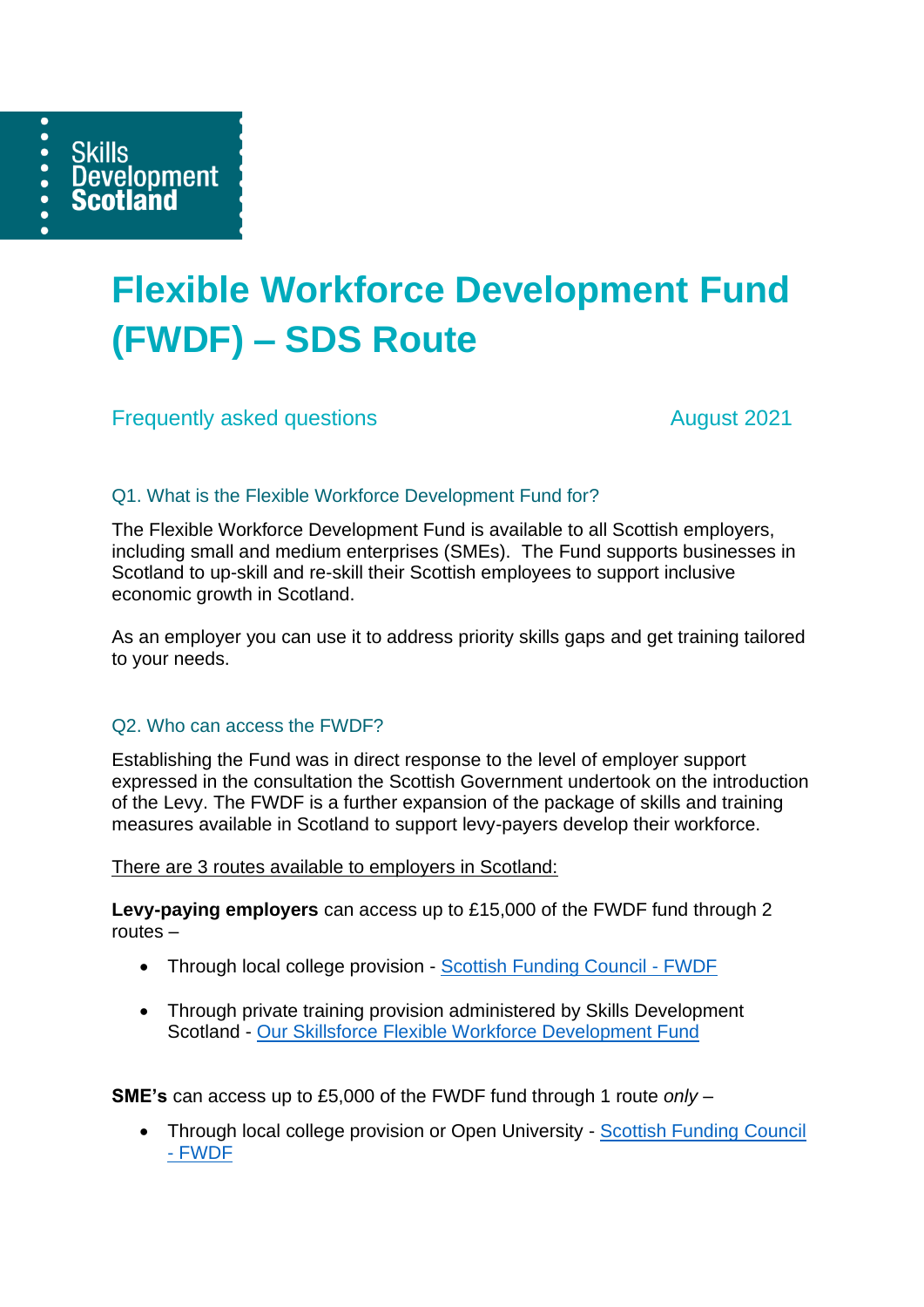The following questions relate to Levy-paying businesses applying through the FWDF SDS route (other routes will have their own FAQ's)

#### Q3. What is the maximum amount that a Levy-paying business can claim?

Levy-paying employers can claim up to £15,000 through SDS or the college network. It should be noted that each employer can only make one application within the annual academic period.

#### Q4. Why is an employer cap applied to FWDF?

The FWDF is designed to maximise the potential number of levy-paying employers who can access the Fund, while providing a degree of simplicity for employers.

Q5. What happens if the cost of an employer's training needs exceeds the capped amount for the FWDF?

FWDF can be used as part-payment towards training of a higher cost.

#### Q6. Can an employer access more than one strand of the FWDF?

No, levy-paying employers can **only** access **either** the FWDF through college provision **or** private training providers via SDS only once in the academic year.

Levy-paying SME's must choose between accessing the fund through the levypaying routes outlined above **or** access the SME route through college/Open University provision. Levy-paying SME's accessing through this latter route will be bound by the terms outlined in the SME guidance document published on the Scottish Funding Council website – [Flexible Workforce Development Fund](http://www.sfc.ac.uk/funding/college-funding/flexible-workforce-development/flexible-workforce-development-fund.aspx)  [\(sfc.ac.uk\).](http://www.sfc.ac.uk/funding/college-funding/flexible-workforce-development/flexible-workforce-development-fund.aspx)

#### Q7. What happens if I am part of a Group?

The FWDF – SDS route is only available to employers who can evidence that they pay the Levy. Employers who are part of a group can only claim once per academic year for the whole group (if single payroll function) unless they can evidence that each employer (in the group) is a separate legal entity with separate payroll paying into the Levy.

#### Q8. Are public funded bodies eligible for FWDF?

The Fund is available to all Levy-paying employers and SMEs in Scotland across the private, public and third sectors. However, the FWDF – SDS route is only available to Levy-payers.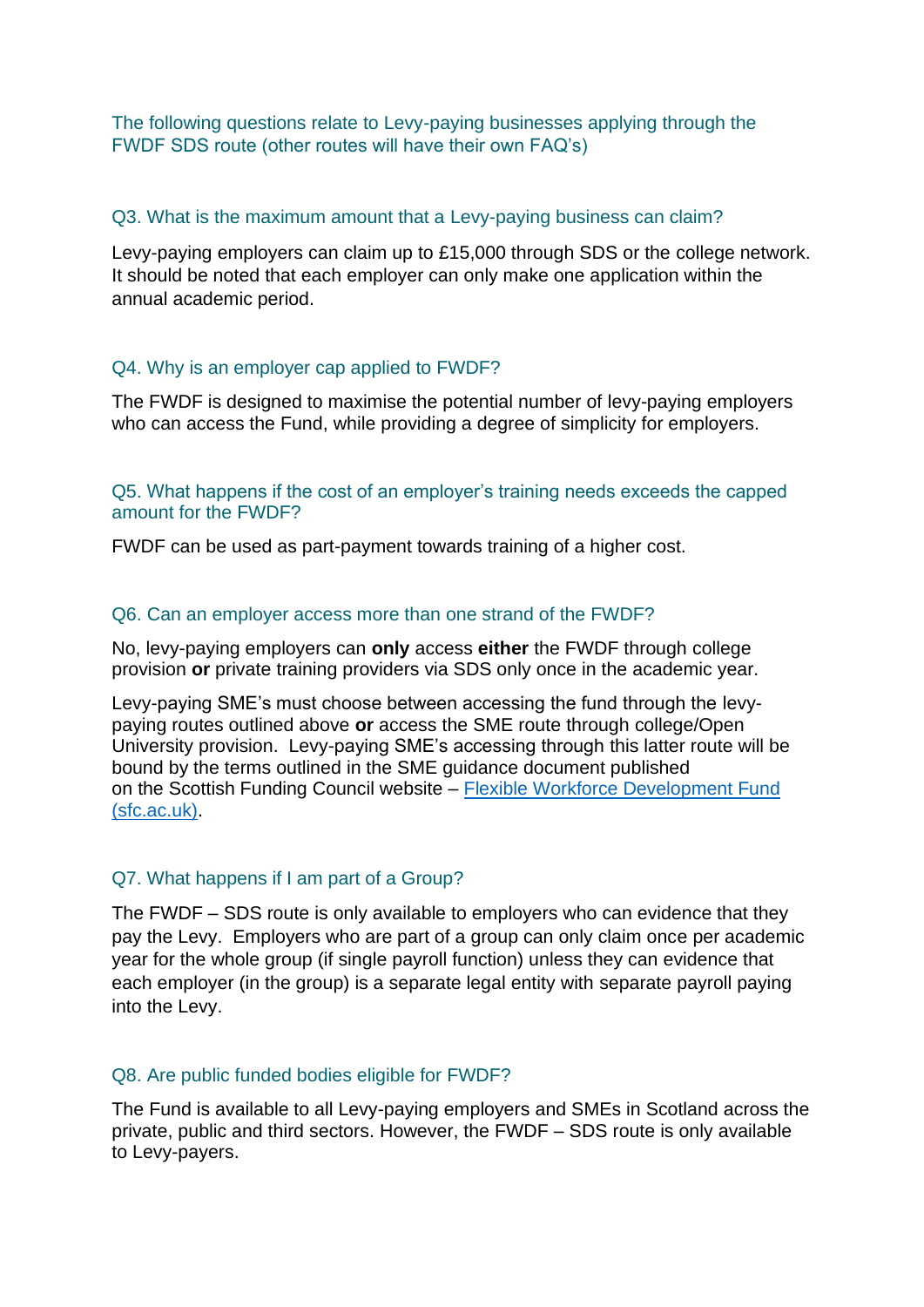#### Q9. What evidence is required from Levy-payers to demonstrate eligibility?

Levy-payers are required to submit evidence of their eligibility to pay the levy to accompany their FWDF application. This should normally take the form of a copy of the relevant part of the most recent Employer Payment Summary (EPS) which reports the level of apprenticeship levy contribution. HMRC guidance is available at the following link:

<https://www.gov.uk/guidance/what-payroll-information-to-report-to-hmrc>

Alternatively, a P32/P35 or other document generated by employers' payroll systems that show Levy payments is also acceptable.

#### Q10. Why is the FWDF only available to employees who work and live in Scotland?

As skills and education are under the powers of the devolved administration, the Scottish Government are responsible for outlining the strategy and budget for Scotland's skills landscape. Other home nations have the same responsibility, and you can access this information here:

England – Education and Skills Funding Agency (EFSA) - [Manage Apprenticeship](https://www.gov.uk/guidance/manage-apprenticeship-funds)  [Funds](https://www.gov.uk/guidance/manage-apprenticeship-funds)

Wales – Education and Skills - [Post 16 Education and Skills](https://gov.wales/post-16-education-and-skills)

Northern Ireland – Employment and Skills - [Employer Support Programmes](https://www.nibusinessinfo.co.uk/content/employer-support-programmes)

#### Q11. Is a Training Needs Analysis (TNA) required?

Yes, all applications must be supported by a relative training needs analysis. SDS can provide a template TNA for a business to use.

#### Q12. Why is a Training Needs Analysis necessary?

Through engagement between a Levy-paying employer and SDS (and supply-chain company where relevant), an agreement should be reached about what the levy-payer needs are, based on increasing productivity and tackling known skills gaps, including those of priority groups, and what they will apply to the FWDF for.

This should also reflect on the impact of COVID-19. This process should be proportionate to the size of the business and Fund size available. The analysis should form the basis of their application and SDS are available to work with levypayers to support the application process.

#### Q13. Can a training needs analysis be taken from a Skills for Growth programme?

Yes, if a business has gone through the Skills for Growth process this could be used as part of a training needs analysis.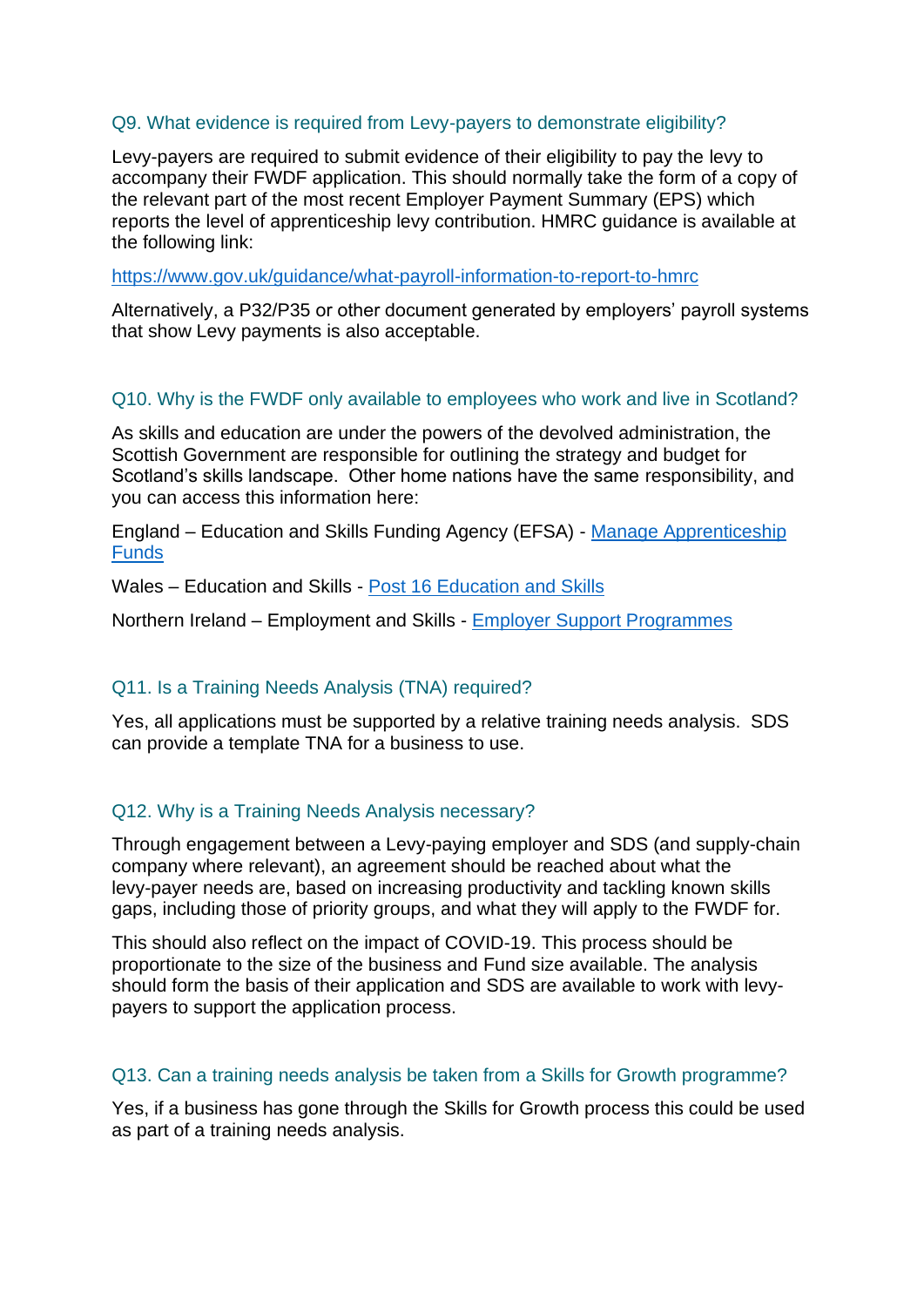#### Q14. What training courses are **not** supported by the FWDF?

- Training which is a statutory requirement based on legislation for the individual's continuing employment, including any training which an employee is required by law to undertake in order to carry out the duties associated with his or her employment (e.g., certain health & safety training).
- Lessons towards attaining a driving licence category A or B.
- Outward bound type courses: and leisure or sporting activities other than those that lead to a recognised coaching or teaching qualification.
- VAT is not payable.

#### Q15. Does the FWDF cover training required by law?

The FWDF does not support provision of industry qualifications/training where there is a statutory obligation required by law. This remains the employer's responsibility and will not be provided through FWDF.

#### Q16. What is the difference between statutory and mandatory training and when could FWDF be used towards this training?

As outlined, FWDF does not support provision of training where there is a statutory requirement for the individual's continuing employment, including any training which an employee is required by law to undertake in order to carry out the duties associated with his or her employment. In other words, it is training legally required for a business to operate.

However, where employers can evidence additional training needs (over and above those already provided to meet statutory requirements) as a result of COVID-19, and as training is adjusted to meet, for example, physical distancing and hygiene guidance, this training can be considered.

Mandatory training required by law and associated with specific job roles, where employers are looking to provide additional training relating to skills out with their employees' core roles and responsibilities or relating to a new area of work – This would be considered as upskilling / reskilling and could be supported by FWDF. Examples of this would be where a traditional plumbing role is being upskilled into a heat pump engineer or where an employer is upskilling their workforce into new areas to address the transition to net zero.

All queries related to Statutory / Mandatory training should be directed to [fwdf@sds.co.uk](mailto:fwdf@sds.co.uk)

#### Q17. Where can FWDF training be delivered?

The most appropriate and practicable arrangements for the delivery of training should be discussed and agreed by the private training provider and employer.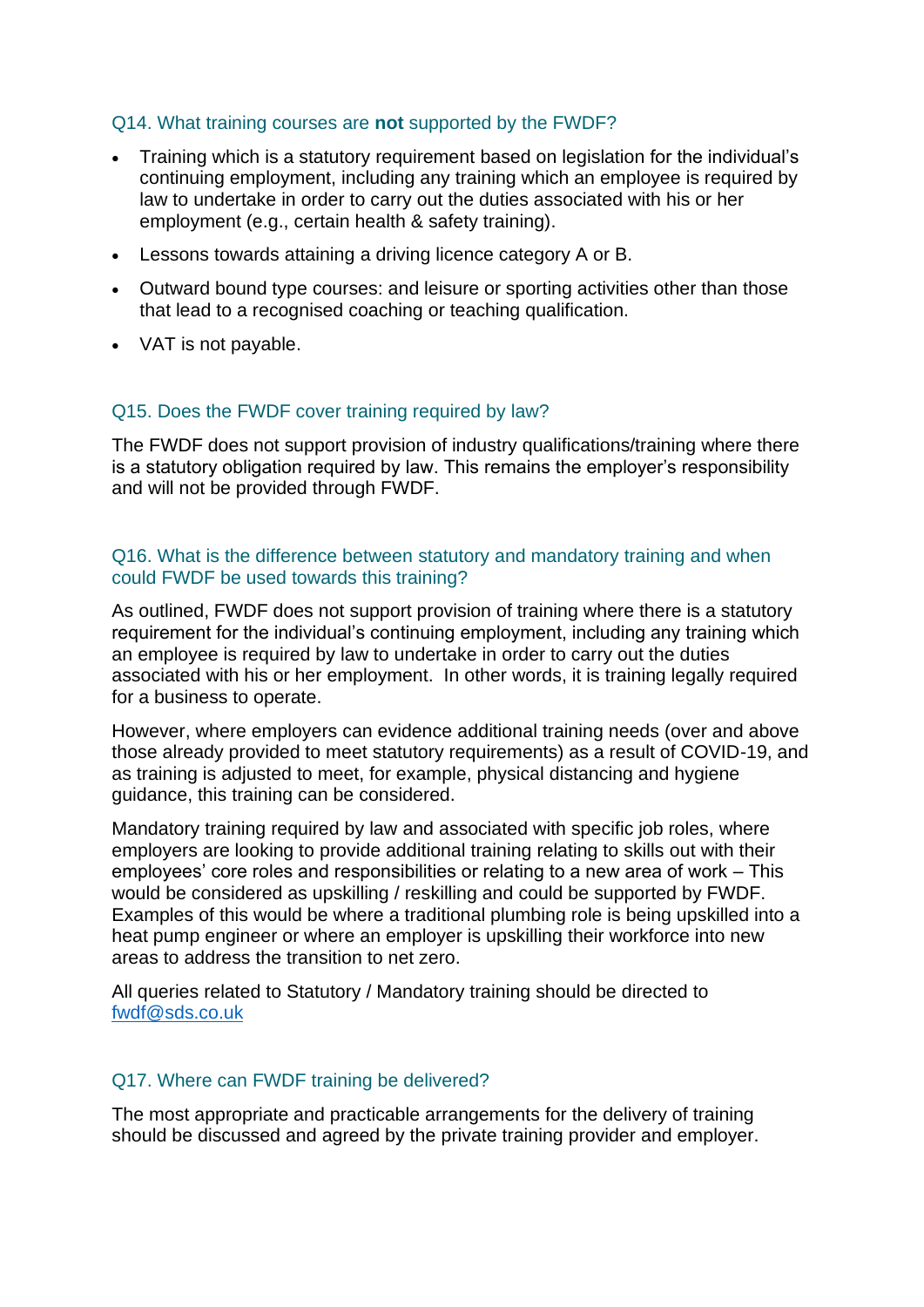# Q18. What is the timeframe for funded activity to take place under FWDF?

All training must be contractually agreed by 31 July 2022 (and have commenced by 31 August 2022). Where there are exceptional or extenuating circumstances (e.g., delivery of SVQ training) levy-paying employers should contact SDS to discuss any possible revision to this deadline. SDS is aware that ongoing COVID-19 related social distancing restrictions may impact on delivery timeframes.

| Flexible Workforce Development Fund Year 5 |                                |                                |
|--------------------------------------------|--------------------------------|--------------------------------|
| Training                                   | <b>Training</b>                | <b>Training</b>                |
| contractually agreed                       | Commenced                      | completed and paid for         |
| No later than 31 <sup>st</sup> July        | No later than 31 <sup>st</sup> | No later than 31 <sup>st</sup> |
| 2022                                       | August 2022                    | December 2022                  |

# Q19. Will the funding go direct to the provider or to the Employer?

The funding will go to the employer. The training will be paid for by the employer and then the funding will be claimed back from SDS, conditional on enough evidence being provided and SDS due diligence being completed.

# Q20. What happens if a Levy-paying employer's FWDF application is declined?

A 'training needs analysis' developed with the support of SDS should ensure an employer's identified training needs reflect FWDF criteria and priorities, including the priority groups outlined in the guidance. Levy-payers will be notified by SDS, in writing, if their application has been unsuccessful.

It may be that as a result of high demand for the FWDF – SDS route, an application is unsuccessful; if so, the employer's application will be held on a waiting list until funds are redistributed or until future rounds of funding became available. SDS may refer the employer to the College route as an alternative.

In instances where identified courses can be provided by college provision, SDS will reject the application and refer the employer to this route.

#### Q21. Can I appeal if my application is declined?

If an employer wishes to appeal a decision taken by SDS they should make an appeal in the first instance to [fwdf@sds.co.uk.](mailto:fwdf@sds.co.uk) Approaches will be handled on a case-by-case basis.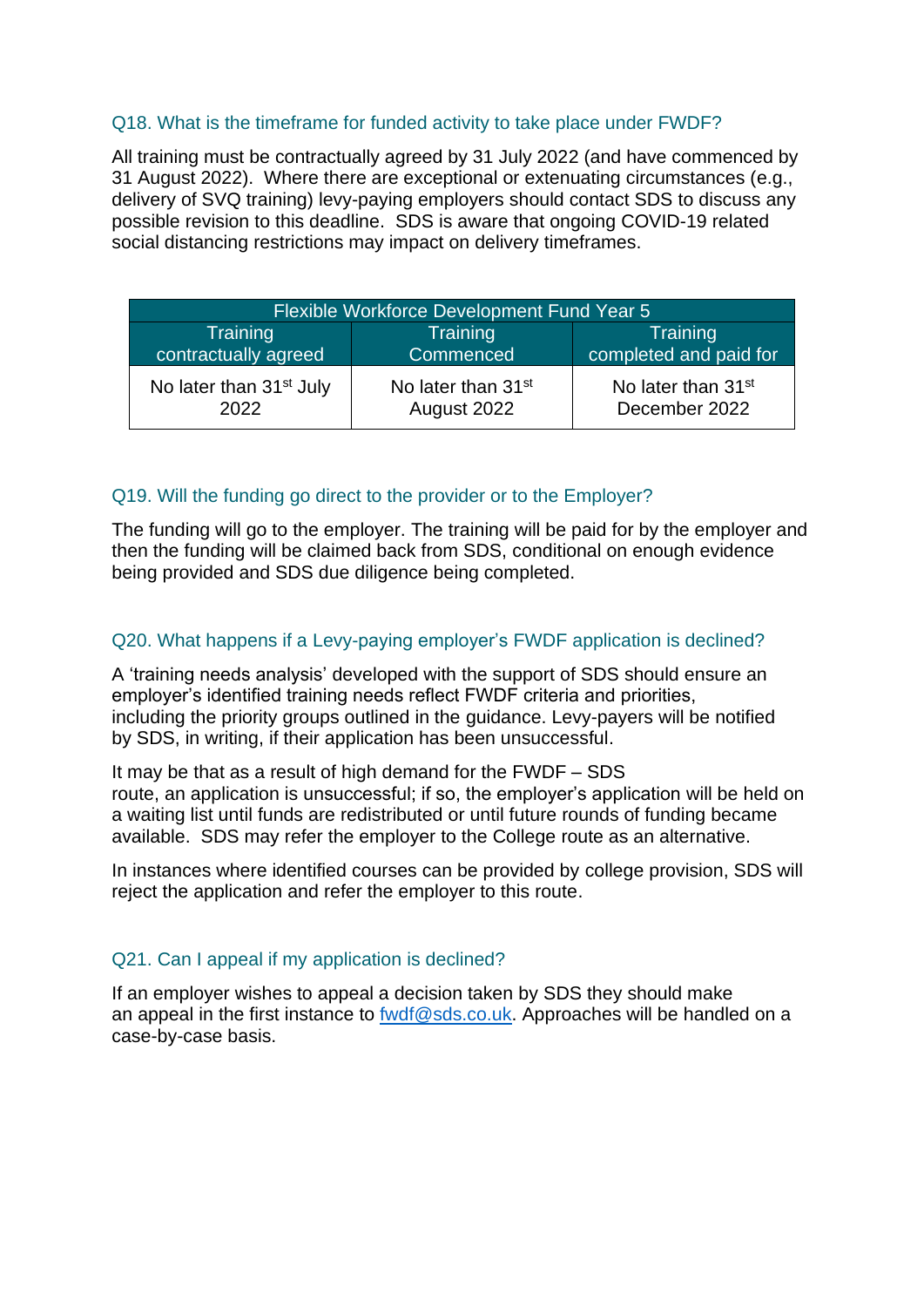# Q22. Why are there questions around Fair Work Policies?

Skills Development Scotland is committed to the delivery of high-quality public services and recognise that this is critically dependent on a workforce that is wellmotivated, well led, has appropriate opportunities for training and skills development and is engaged in decision making at all levels across the organisation where we promote Everyday Leadership.

To ensure the highest standards of service for FWDF we expect employers as grant recipients to take a similarly positive approach to fair work practices as part of a fair and equitable employment and reward package for all employees whether permanent, temporary or agency.

Levy-payers accessing the fund must outline what measures they undertake in relation to fair work around (but not limited to):

- Having appropriate channels for effective voice and employee engagement, such as trade union recognition
- Commitment to Investment in workforce development
- No inappropriate use of zero hours contracts
- Positive action to tackle the gender pay gap and create a more diverse and inclusive workplace
- Payment of the real Living Wage

Guidance can be found here:

- [Fair Work Action Plan](https://www.gov.scot/binaries/content/documents/govscot/publications/strategy-plan/2021/02/fair-work-action-plan/documents/fair-work-action-plan/fair-work-action-plan/govscot%3Adocument/fair-work-action-plan.pdf)
- Fair Work First [Guidance to support implementation](https://www.gov.scot/publications/fair-work-first-guidance-support-implementation/pages/1/)
- [Fair Work Information Sheet](https://www.gov.scot/binaries/content/documents/govscot/publications/advice-and-guidance/2018/07/fair-work-practices-in-procurement-toolkit/documents/information-sheets/5d705beb-3c35-4d75-88c7-875e59a3aafa/5d705beb-3c35-4d75-88c7-875e59a3aafa/govscot%3Adocument?inline=true)
- [Fair Work Toolkit](https://fairworktool.scot/)

SDS reserve the right to reject any application that does not meet the expectations of Fair Work First practices.

#### Q23. How are the Scottish Government and SDS going to monitor the FWDF?

The FWDF will be monitored through regular reporting on the quantitative outputs using the collection of information in the application form and by collating information on employee's equality data who are participating in the training.

SDS is expected to have due regard to public value for money in the use of their FWDF allocations for training. As part of the reporting process SDS will monitor the activity delivered, costs associated with delivery and the volume of learners benefitting from the training.